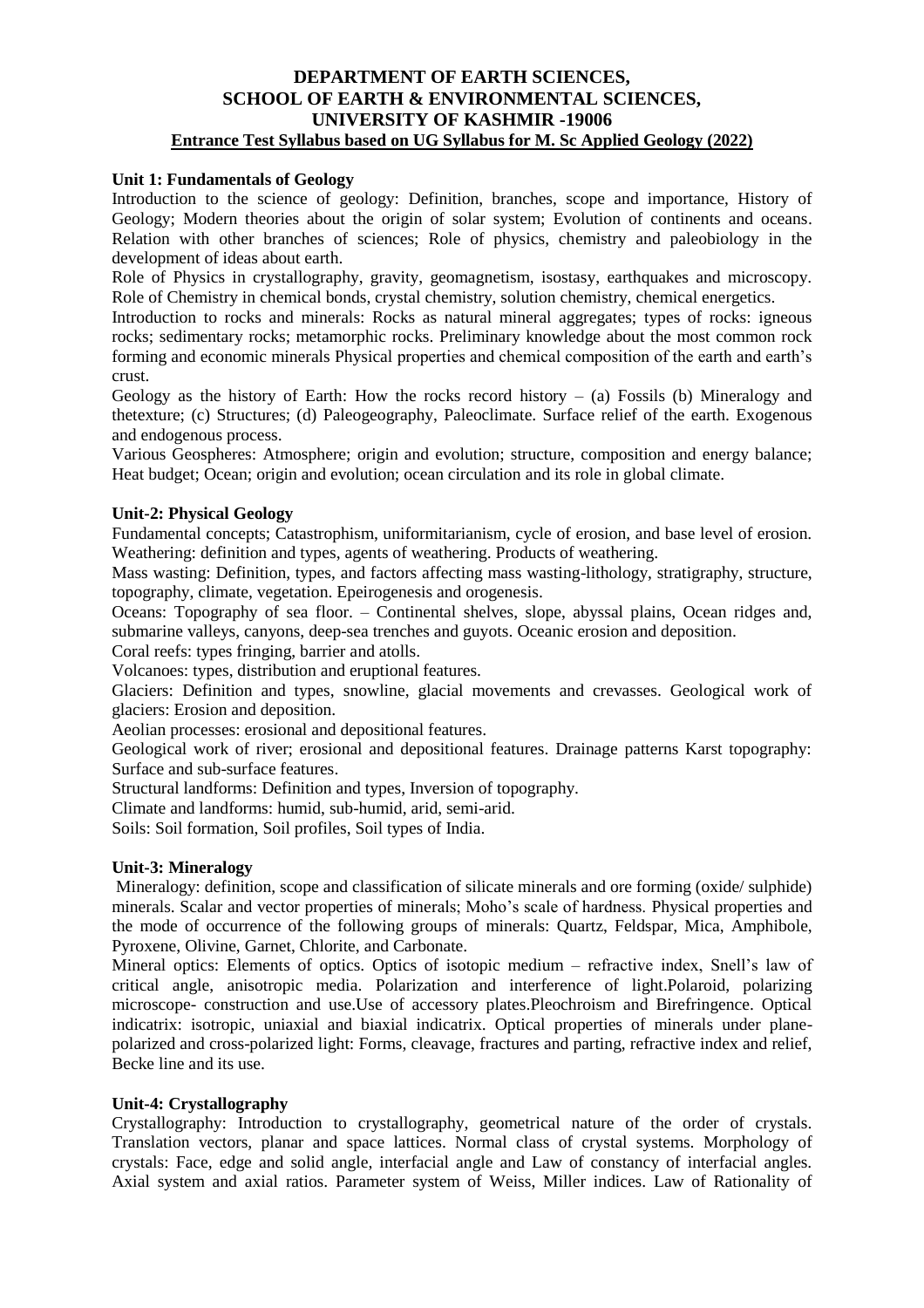indices. Crystal growth and twining: Growth of crystals from solutions and from a melt under controlled conditions, crystal growth in open fractures, solution cavities and vesicles.

Twining in crystals: Types, causes and laws. Crystal forms: Crystallized, crystalline, cryptocrystalline and amorphous. Crystal habit: elongated, tabular, flattened and equant. Form of crystalline and cryptocrystalline aggregates–types, examples and use in mineral identification. Crystal chemistry: Dimorphism, polymorphism, pseudomorphism, isomorphism and solid solution.

# **Unit-5: Igneous and Metamorphic petrology**

Nature and scope of petrology: Difference between Petrography and petrogenesis. Texture and structure of igneous rocks: Large structures- blocky lava, amygdaloidal lava, and vesicular structures, pillow structures, flow structures, sheet and platy structures, prismatic and columnar structures.

Crystallinity, granularity (phaneric and aphanitic), shapes of crystals, mutual relations of crystals, equigranular and unequigranular textures, porphyritic, poikilitic, opthitic, intersertal and intergranular textures, directive textures, intergrowth textures. Reaction textures. Reaction structures – corona and kelyphitic borders.

Classification of igneous rocks: Principles of classification, CIPW classifications, IUGS classification and tabular classification. Nomenclature and description of common igneous rocks.

Composition and constitution of magma: Definition of magma, composition of magma, types of magma, physico-chemical constitution of magma, primary magma. Processes resulting in diversity in igneous rocks: Fractionation and differentiation – Gravity settling, filter-press differentiation, flow diffusion and gaseous transfer within magma; liquid immiscibility, mixing of magmas. Assimilation.

Metamorphic rocks: Definition of metamorphism; Controls of metamorphism – bulk composition and motivating forces in metamorphism- heat, pressure and chemically active fluids. Types of metamorphism–Contact, cataclastic, regional. Metasomatism, anataxis, palingenesis, migmatization.

#### **Unit-6: Sedimentology**

Sedimentary rocks: Processes involved in formation of sedimentary rocks: erosion, transportation, deposition, diagenesis and lithification.

Texture: size, roundness, sphericity. Surface texture, fabric, porosity and permeability. Grain size, grade scale, and methods of grain size analysis by sieving. Use of textural properties. Structure: primary, secondary and biogenic structures. Major primary structure; cross bedding, cross lamination, horizontal bedding, graded bedding, sole marks, ripple marks, rain-imprints and dunes.

Classification of clastic and non-clastic sedimentary rocks: Rudaceous, Arenaceous, Argillaceous and Calcareous.

### **Unit-7:Economic Geology**

Ore minerals and gangue.Concept of metallogenic Epochs and provinces. Classification of minerals deposits – genetic and associational parameters. Magmatic deposits; Hydrothermal deposits with reference to: a) Porphyry copper deposit b) Vein deposits of tin and tungsten. Formation of pegmatite and pegmatite deposits in India Oceanic mineral resources (manganese nodules).

Ores formed by metamorphic processes. Supergene enrichment deposits. Placer & residual deposits. Mode of occurrence of following minerals deposits in India: Banded iron formation, Gold, Thorium, Mica, Bauxite and Tungsten deposits.

Origin of Petroleum – Organic versus inorganic theories, transformation of organic matter into petroleum (geochemical aspects, pressure, temperature, depth of occurrence). Limiting conditions of petroleum occurrence. Reservoir rocks – definition and types. Source rocks; definition and types. Migration and accumulation of petroleum: primary and secondary migration. Reservoir Traps, classification (structural, stratigraphic); Cap rocks – types.

Coal; Introduction; Constituents of coal: Rank and grade of coal; Varieties of coal (physical and chemical characters); Origin of coal. Distribution of Coal in time and space.

#### **Unit-8:Geochemistry**

Introduction to geochemistry: Crystal chemistry-chemical bonds, coordination ratio, ionization potential, electro-negativity, atomic substitution, phase rule. Cosmic abundance of elements. Major element, trace elements and Rare earth elements, Large ion lithophile elements and High field strength elements. Partition Coefficient number, radius ratio.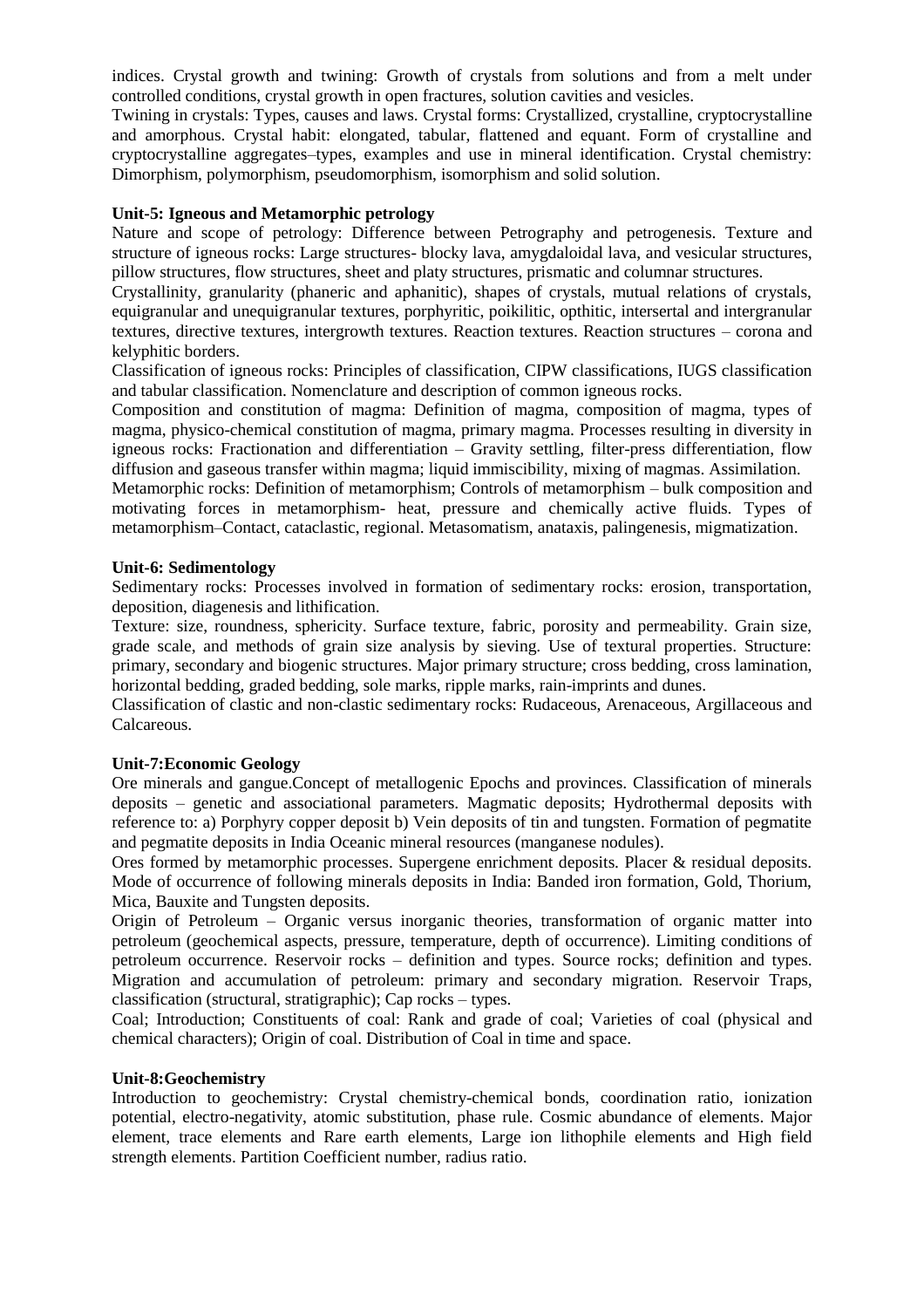Gold Schmidt's geochemical classification of elements. Geochemical characteristics of crust, mantle and core.

Geochronology and age of Earth.Relative and absolute dating techniques for age determination.Radioactivity and concept of half-life, decay constant, natural radioactive isotopes.

# **Unit-9:Geophysics**

Introduction and scope of geophysics; Spheroidal shape of earth and Geoid, magnetic field of the earth, paleomagnetism. Exploring Earth's interior with geophysical techniques. Applications of geophysics in mineral and energy resources exploration.

Earth's thermal history: Heat conduction and heat flow. Thermal gradient of the earth.Convection currents-evidence and models.

Gravitational Field: Concept, its variability with latitude, altitude, topography, and subsurface density variations. Gravity instruments: Pendulum gravimeters, Ship borne measurements. Units of gravity, gravity anomaly - definition, types (Free- air, Bouguer), local and regional concepts.Detection of cavities at engineering sites.

Isostasy: Observation; Pratt and Airy schemes of the isostatic compensation, elastic crust on viscous mantle.

Seismology: Earthquake and Seismic waves, effects of seismic waves and damage to structures and natural objects. Basic features of seismographs; Magnitude and intensity of an earthquake.

Types of earthquakes: tectonic and volcanic. Induced seismicity, Neotectonics. Elastic rebound theory - statement and geodetic evidence. Earthquake location: Focus, epicentre and hypocentre; Earthquake belts; Focal depth of earthquakes. Earthquake focal mechanisms - how these are obtained. Seismic wave reflection and refraction.

Structure of the Earth: Crust, mantle; Outer core, inner core; wave speed and density distribution. Earthquake Prediction: Need, definition, possibility, results; Seismic gap theory.

#### **Unit- 10: Hydrogeology**

Distinction between Hydrology, Geohydrology and hydrogeology; Occurrence of groundwater, water table.

Aquifer and its types (unconfined, confined and perched). Hydrological properties of rocks porosity, permeability, specific yield, specific retention, hydraulic conductivity, transmissivity, and storativity.

Hydrological classification of geological formations. Darcy's law. Hydrological cycle and its components. Water quality parameters and standards for drinking purposes.

Fundamentals of groundwater exploration – geological and geophysical methods.

# **Unit-11:Structural Geology**

Basic concepts of field geology: Maps–definition, topographic and geological maps. Dip and strike of stratified rocks, True dip, apparent dip, plunge and pitch of linear structures. Outcrop patterns. True thickness and vertical thickness. Width of the outcrop, relation between true thickness and the width of outcrop.

Criteria for distinction between normal and overturned sequences: ripple marks, cross bedding, graded bedding, mud cracks, rain-imprints, Pillow lava, vesicular tops of lava beds, Relationship of cleavage with bedding, Paleontological methods.

Mechanical principles: Stress; definition of force and stress.Normal and shear stress.Basic concept of stress ellipse. Strain definition and computation of changes in line length. Basic concept of strain ellipse.

Folds: Definition and classification (geometrical);fold parameters/components Unconformities: Definition, types of unconformities. Criteria for recognition of unconformities.

Concordant pluton: sills, laccoliths, lopoliths, and phacoliths. Discordant pluton: dykes, volcanic vents, ring dykes.

Joints: Morphology and classification (Geometrical).

Foliation: Definition and classification; Schistosity, gneissosity, slaty cleavage.

Lineation: Definition and classification, slickenside, mineral lineation Cleavage/ bedding intersections, pucker lineation, boudinage, quartz roding and mullion.

Faults: Definition, terminology and classification (geometrical) Criteria for recognition of faults: discontinuity of structures, repetition and omission of strata, features characteristic of fault plane: